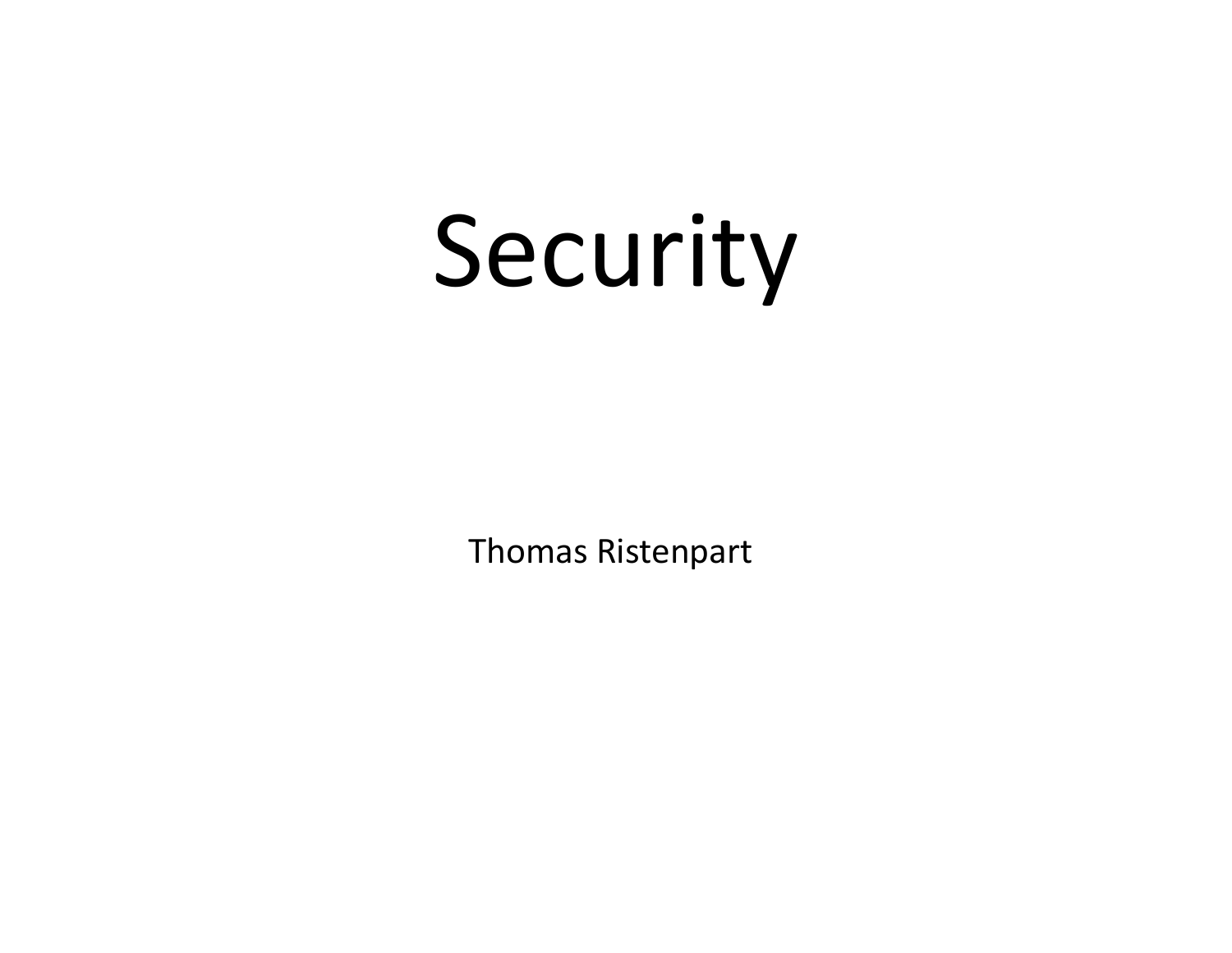# Computer security

- Breaking computing systems
- Building computing systems --- to resist those who break things

Studying the behavior of computing systems in the presence of malicious agents

- Confidentiality
- Availability
- Integrity
- Privacy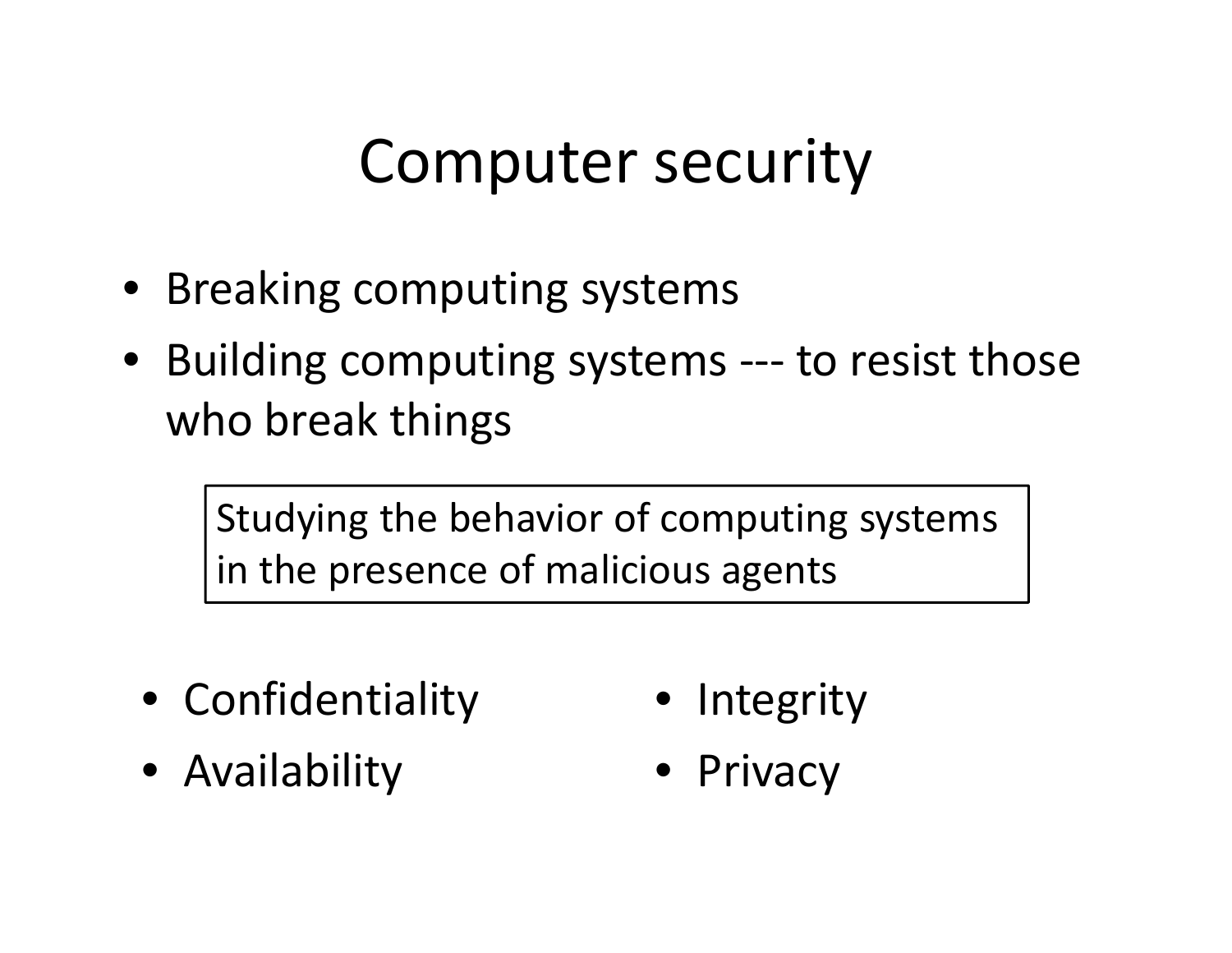## Computer security

- Functionality, efficiency, etc.
	- – $-$  easy to specify goals
	- –(usually) easy to know when met
- Security
	- – $-$  easy to specify goals
	- – $-$  not easy to know when met
	- $-$  Preclude all (even unforeseen) damaging attacks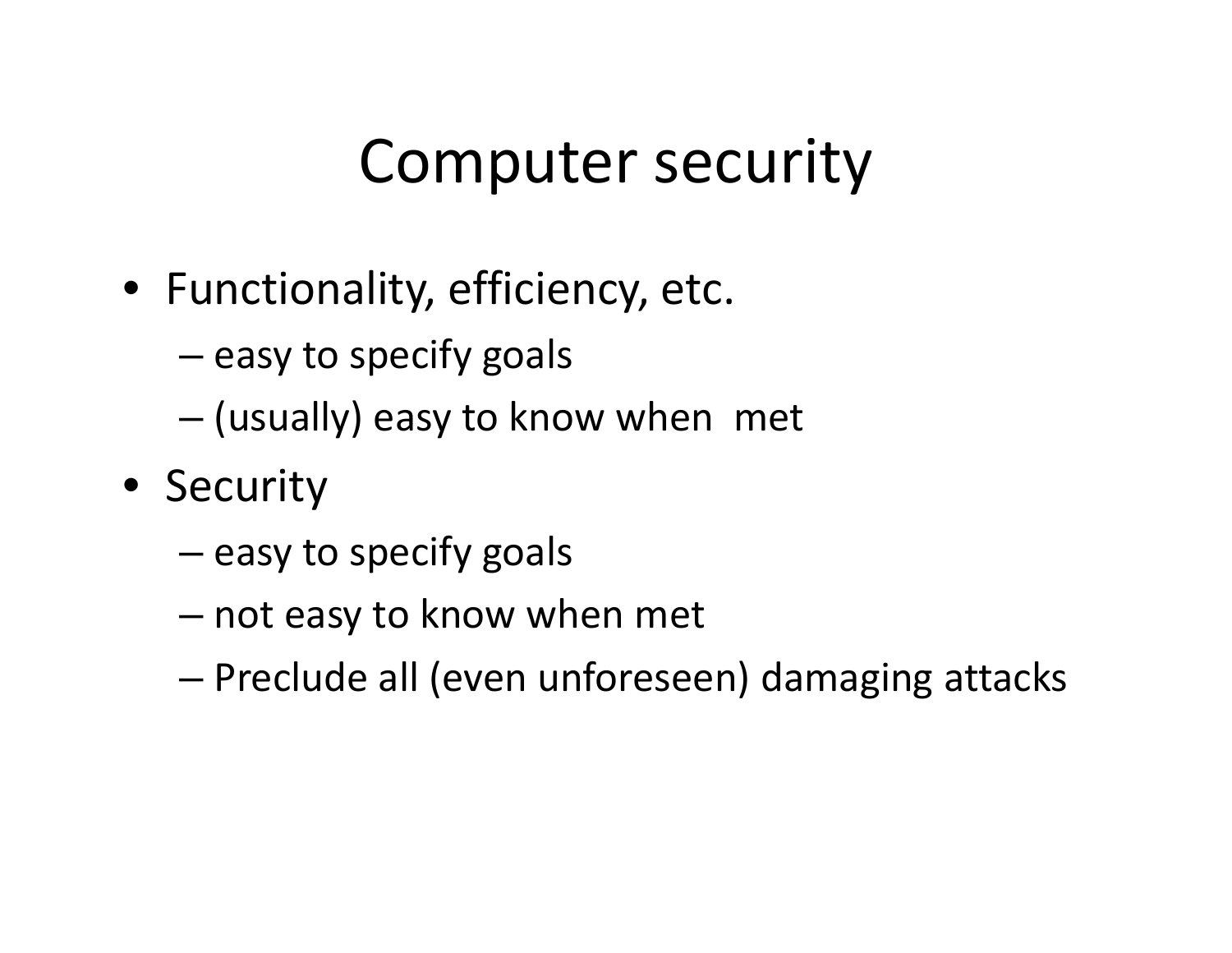# Some research flavors

- Operating systems
- Network security
- Distributed systems (Byzantine fault tolerance)
- Applied cryptography
- Programming languages & software engineering (static/dynamic analysis)
- Privacy
- Usability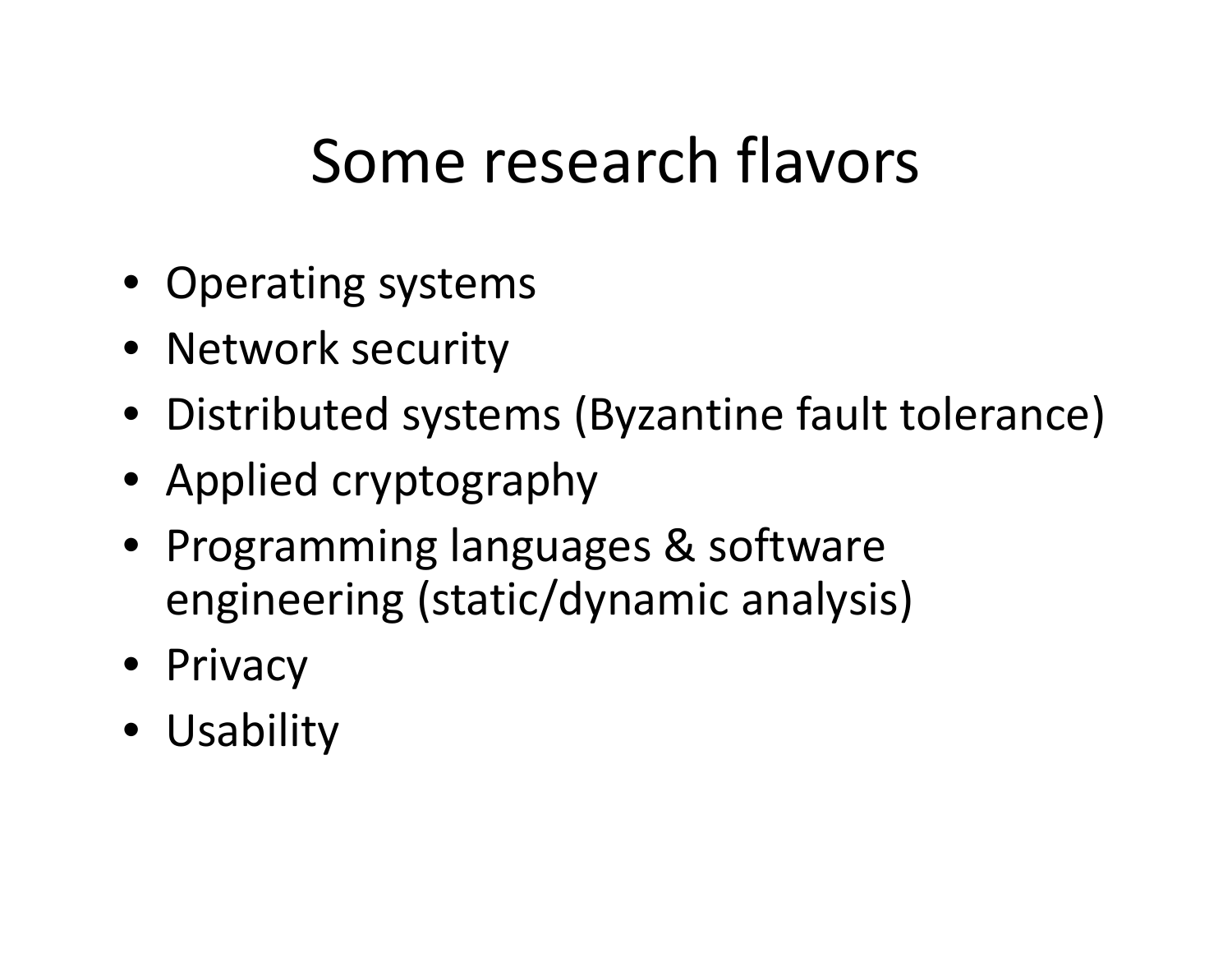# Recent topics of interest

- Privacy for genomic studies
- Cloud computing
- Video game anti-cheating
- Web, browser security
- Applications of trusted computing
- $\bullet$ Malware, botnets
- Electronic voting
- $\bullet$ Power grid security
- Security + (computer science topic x)
- Security + (technology Y)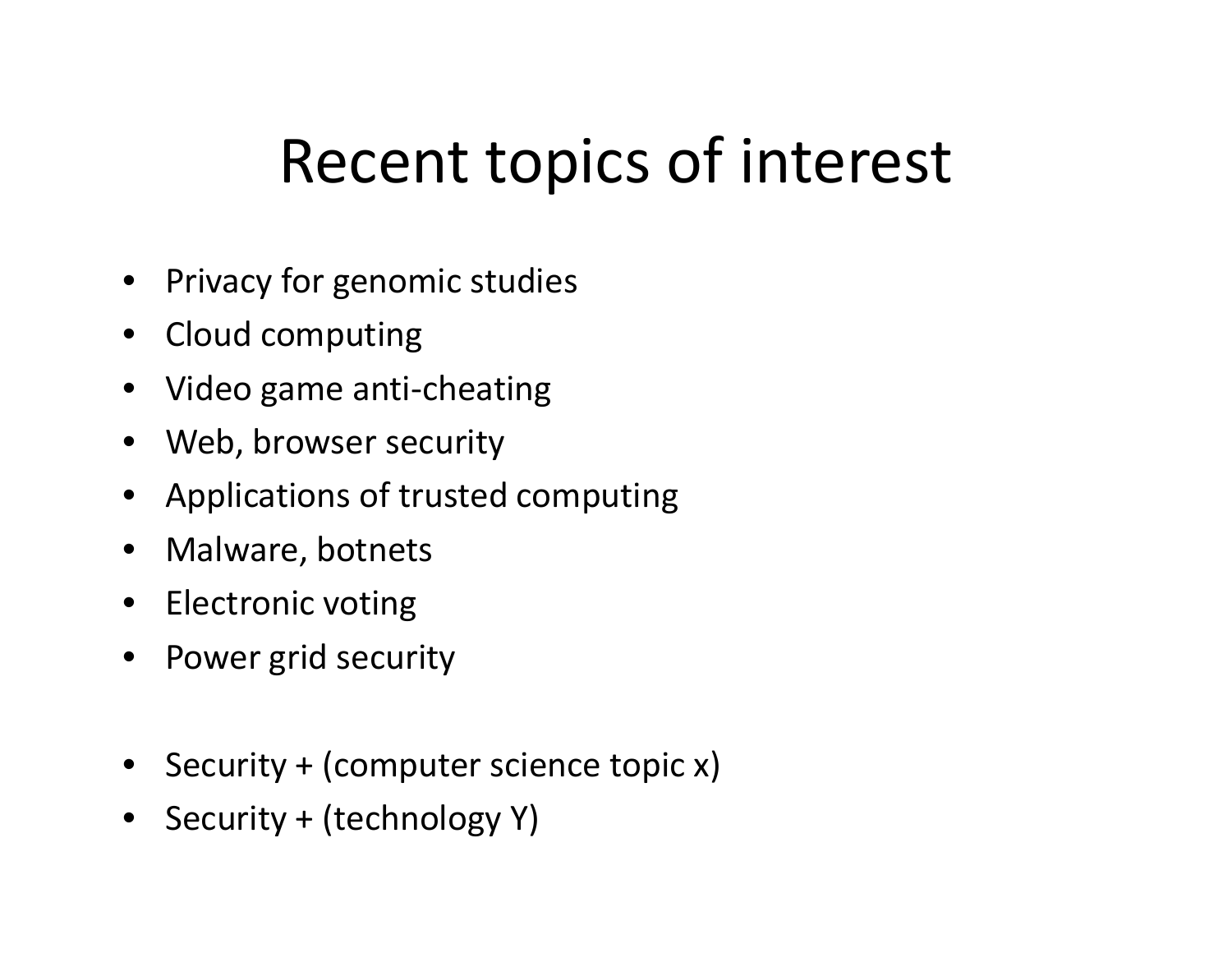### Recent best papers

- Native client (Google) --- Oakland 2009
- Medical device security (UW, UMass) --- Oakland 2008
- Vanish (UW) --- Usenix 2009
- Cold-boot attacks (Princeton) --- Usenix 2008
- Highly-predictive blacklisting (SRI/Sans) --- Usenix '08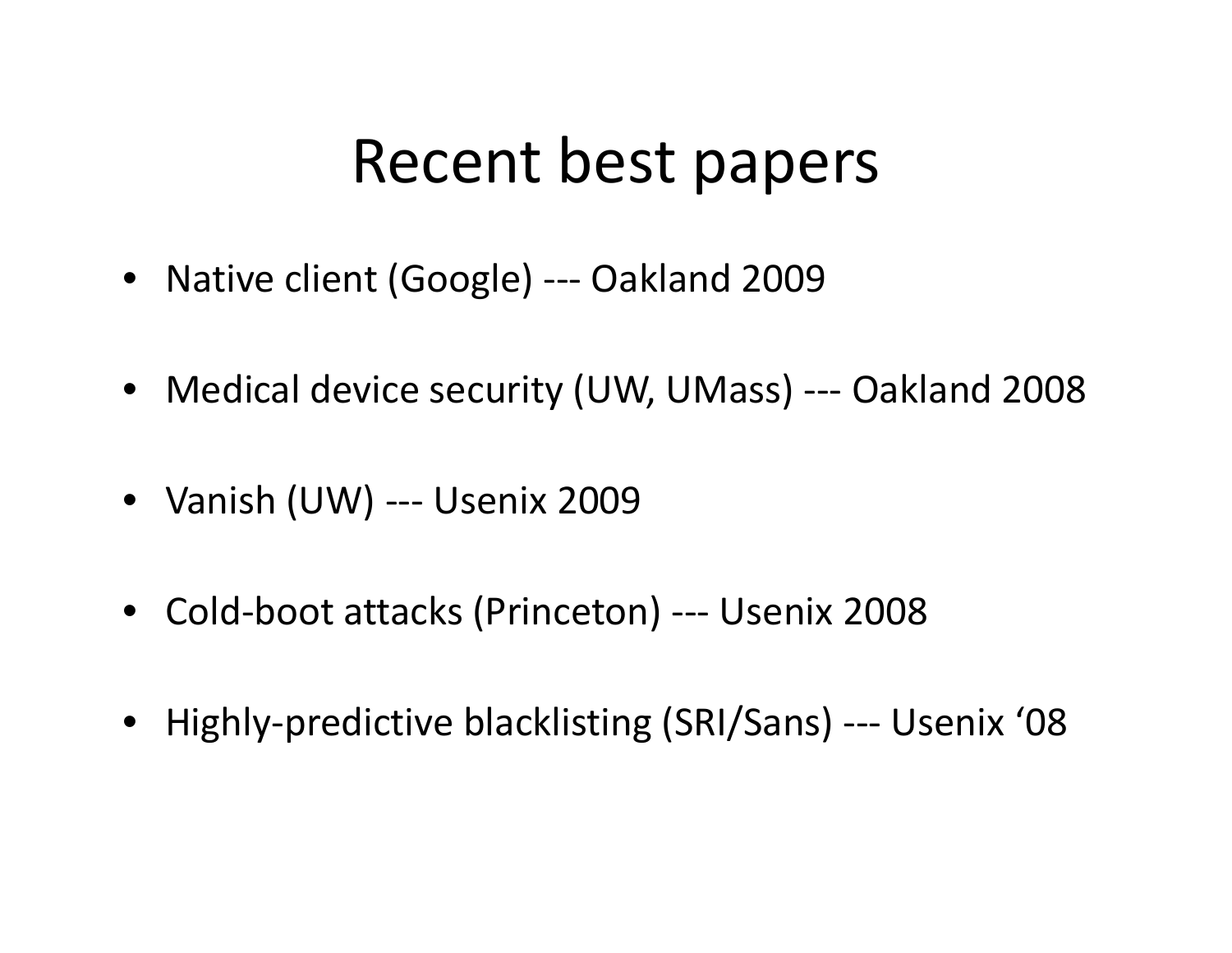# Top tier conferences

- IEEE Symposium on Security & Privacy–Oakland
- Network and Distributed System Security–— NDSS
- USENIX Security
	- Security
- Computer and Communications Security
	- $-$  CCS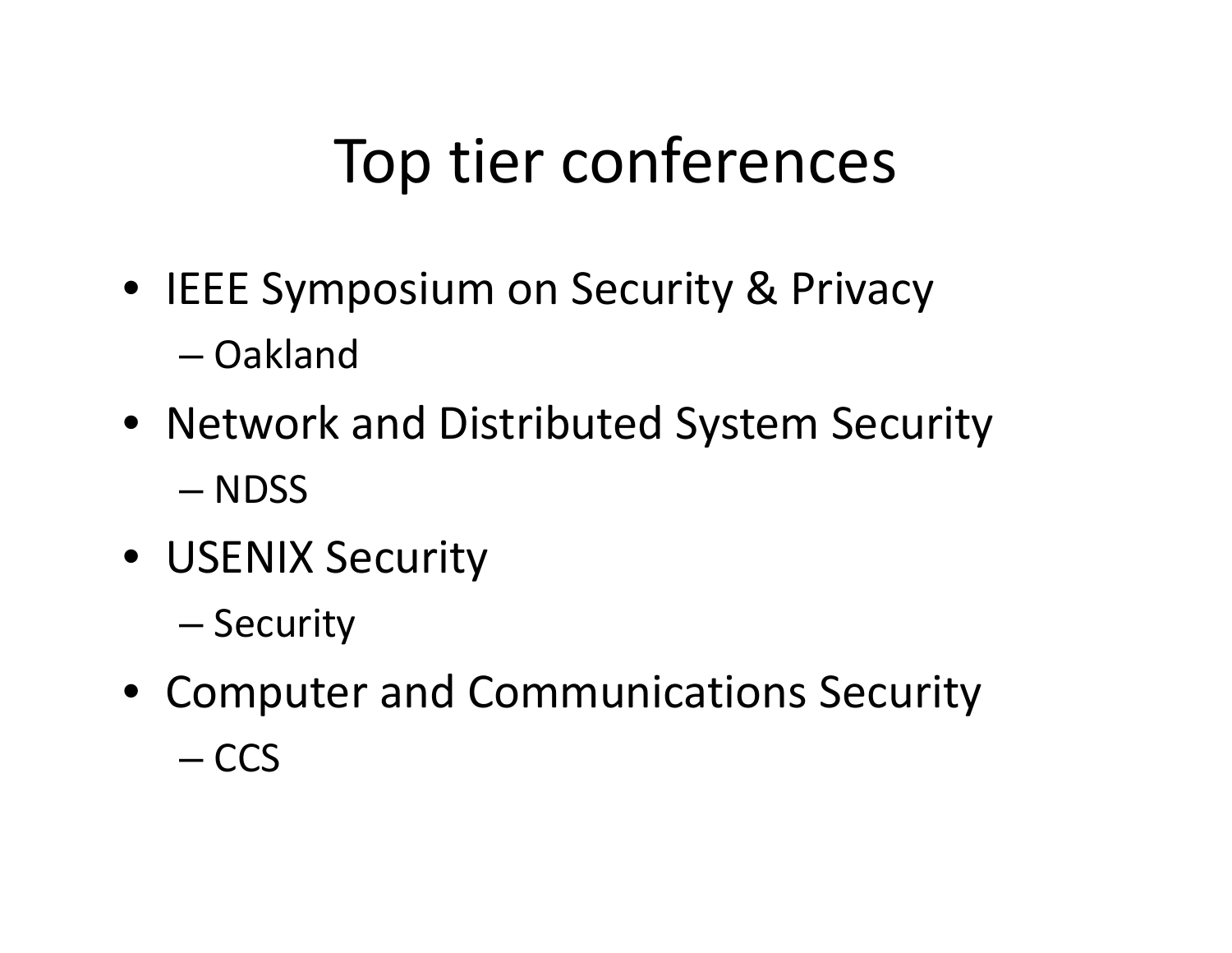# Where's hot?

- Stanford, Berkeley, CMU have strong groups
- UNC, UCSD, GeorgiaTech, UCSB, Princeton, JHU, UW, …
- MSR, IBM Research

Here at UCSD:

Stefan Savage (IP traceback, OS security)Hovav Shacham (Return-oriented programming)Geoff Voelker (URL classification)